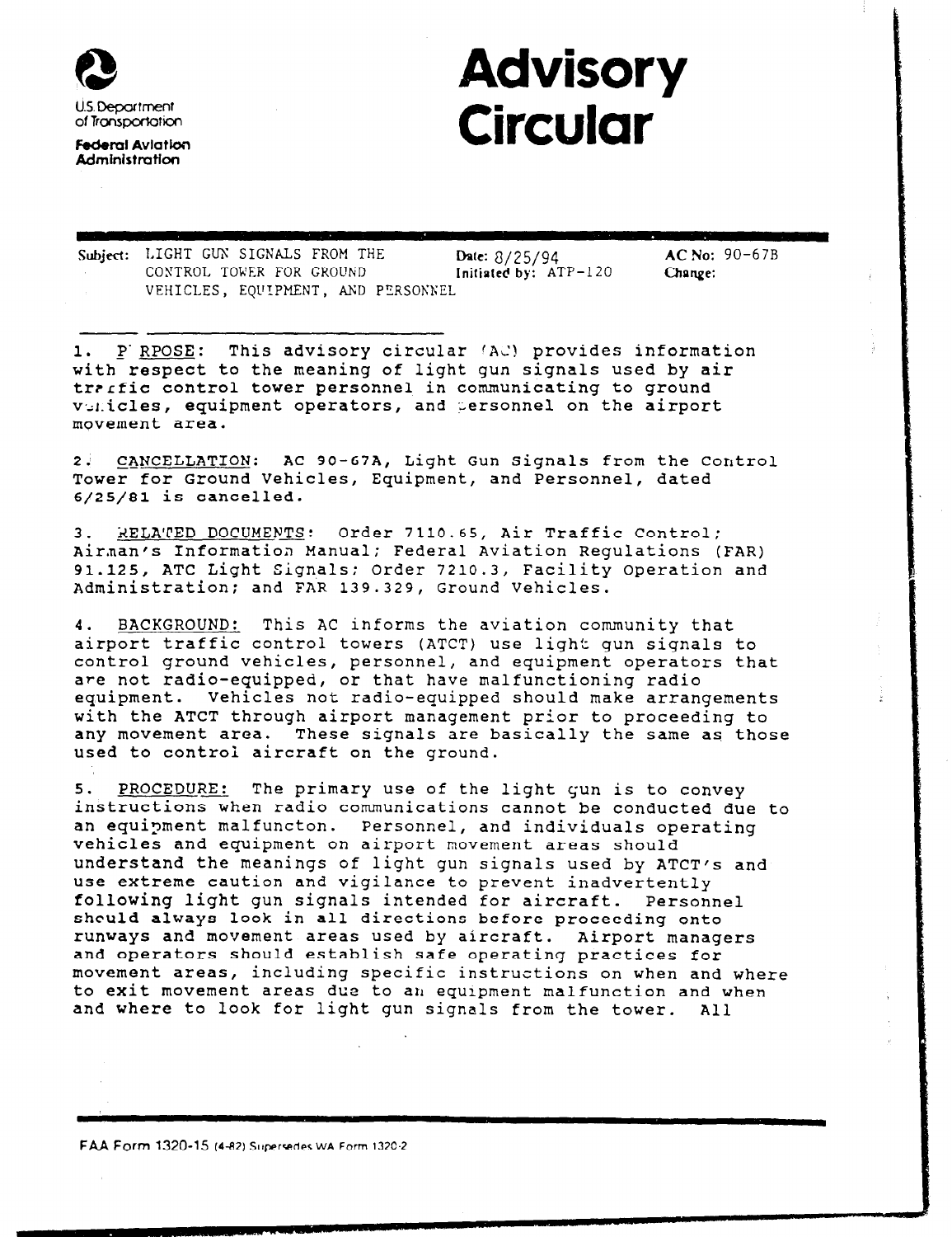ground equipment and vehicles should be placarded with a description of the signals and meanings. Light gun signals and meanings are explained in the attached Appendix 1, Air Traff Control Tower Light Gun Signals.

weld W Becher

Lane Speck Director, Air Traffic Rules and Procedures Service